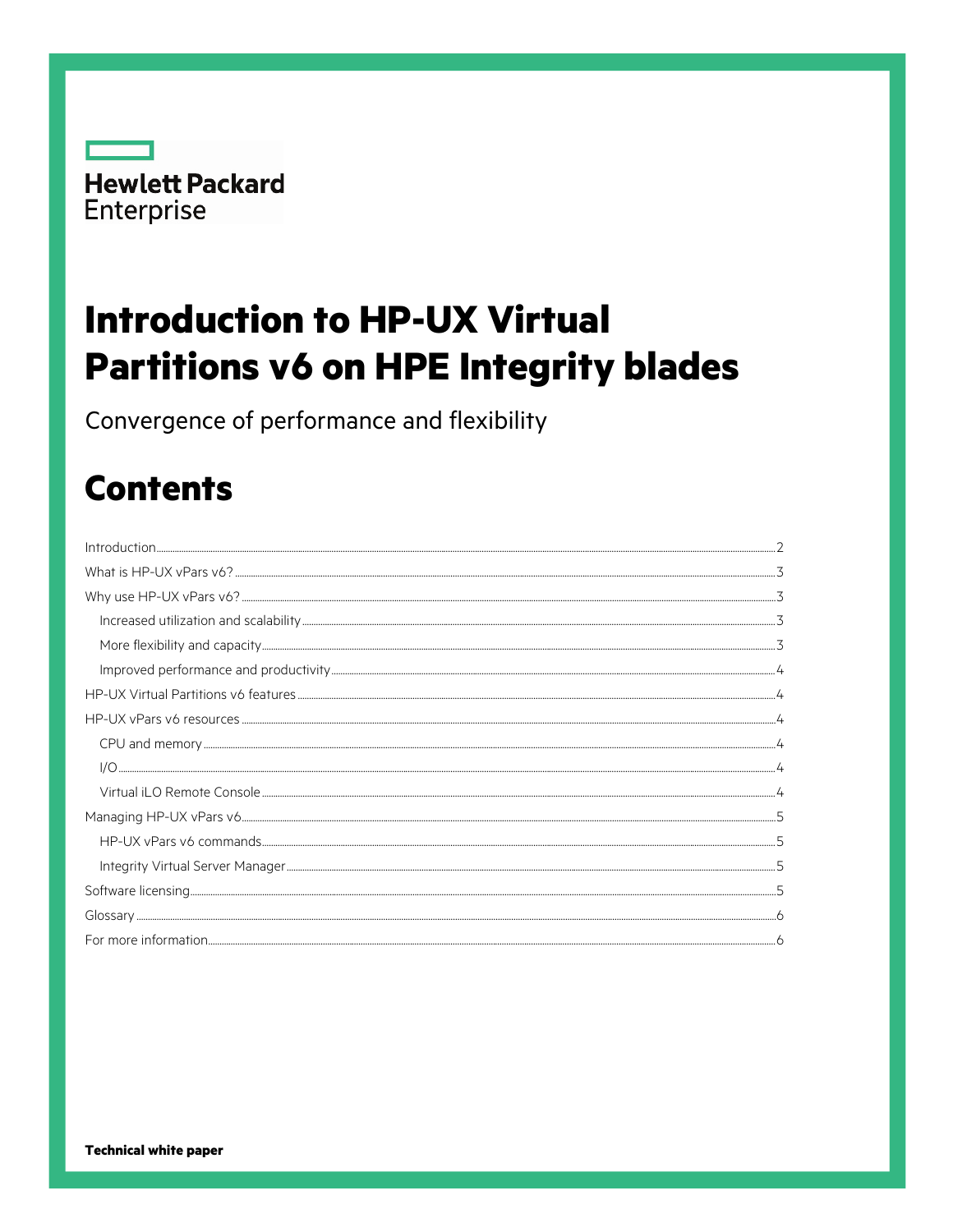## <span id="page-1-0"></span>**Introduction**

Today's data centers need to be flexible in order to meet the increasing demands from existing customers as well as new project requests. Ideally, these demands are met quickly with minimal overhead while providing a relatively high level of isolation from other workloads. For most data centers, the best solution is one that better utilizes current capacity to satisfy these new demands and provides existing customers with the capacity they expect. The ideal solution enables IT managers the ability to keep the total cost of ownership low while maintaining high levels of responsiveness to customer demands.

To address this challenge, Hewlett Packard Enterprise has introduced the Mission-critical Converged Infrastructure as the foundation for the next decade of computing. The newest line of HPE Integrity systems combines years of trusted HPE Integrity resiliency with HPE BladeSystem efficiencies. As the foundation of the world's first Mission-critical Converged Infrastructure, HPE Integrity systems simplify and unify IT with a common modular architecture from x86 to Superdome 2 and provide:

- Always on resiliency—a secure and reliable infrastructure from CPU to solution.
- Dynamic optimization—integrated management and virtualization to optimally scale resources.
- Investment protection and stability—sustained innovation, decades of support life, and compelling value.

Specifically in the area of dynamic optimization, Hewlett Packard Enterprise has created the HPE Matrix Operating Environment, an integrated server virtualization solution suite for HPE Integrity and ProLiant servers providing a flexible computing environment to maximize the usage of server resources. The Matrix Operating Environment encompasses a number of fully integrated, complementary components that enhance the functionality and flexibility of servers including workload management, software availability, virtualization and utility pricing.

Hewlett Packard Enterprise offers a comprehensive range of partitioning and virtualization capabilities known as the HPE Virtualization Continuum (Figure 1). These capabilities span virtual machines, hard partitions, soft partitions, and containers, which can be used together for even greater combined functionality.

This paper introduces HP-UX Virtual Partitions Version 6 (vPars v6)—soft partitions that are a part of the HPE Virtualization Continuum for HP-UX. Virtual Partitions v6 provides granularity down to the processor core level and features shared I/O. Each vPar runs its own separately licensed version of the HP-UX 11i v3 Operating Environment. This approach is useful when individual applications need fewer resources than the overall server or hard partition, thus applications experience isolation from one another yielding increased reliability, application specific tuning and specific software version compatibility, if needed.

Core-level granularity and dedicated resources are well established as an integral part of HP-UX mission-critical customer deployments. HP-UX vPars v6 builds on these core strengths and introduces features making managing and enabling vPars in an HPE Converged Infrastructure easier and enables vPars running on HPE's Integrity server blades.

#### **HPE nPartitions**



Partitioning with

electrical isolation

**Virtual Partitions** 

HP-UX

**Granular partitioning at** core level with shared or dedicated I/O

**HPE Integrity Virtual Machines** 



Software virtualization for sub-core, dynamic shared resources, and mobility

**HP-UX Containers** 



**Shared OS virtualization** 

**Figure 1.** HPE Virtualization Continuum for HP-UX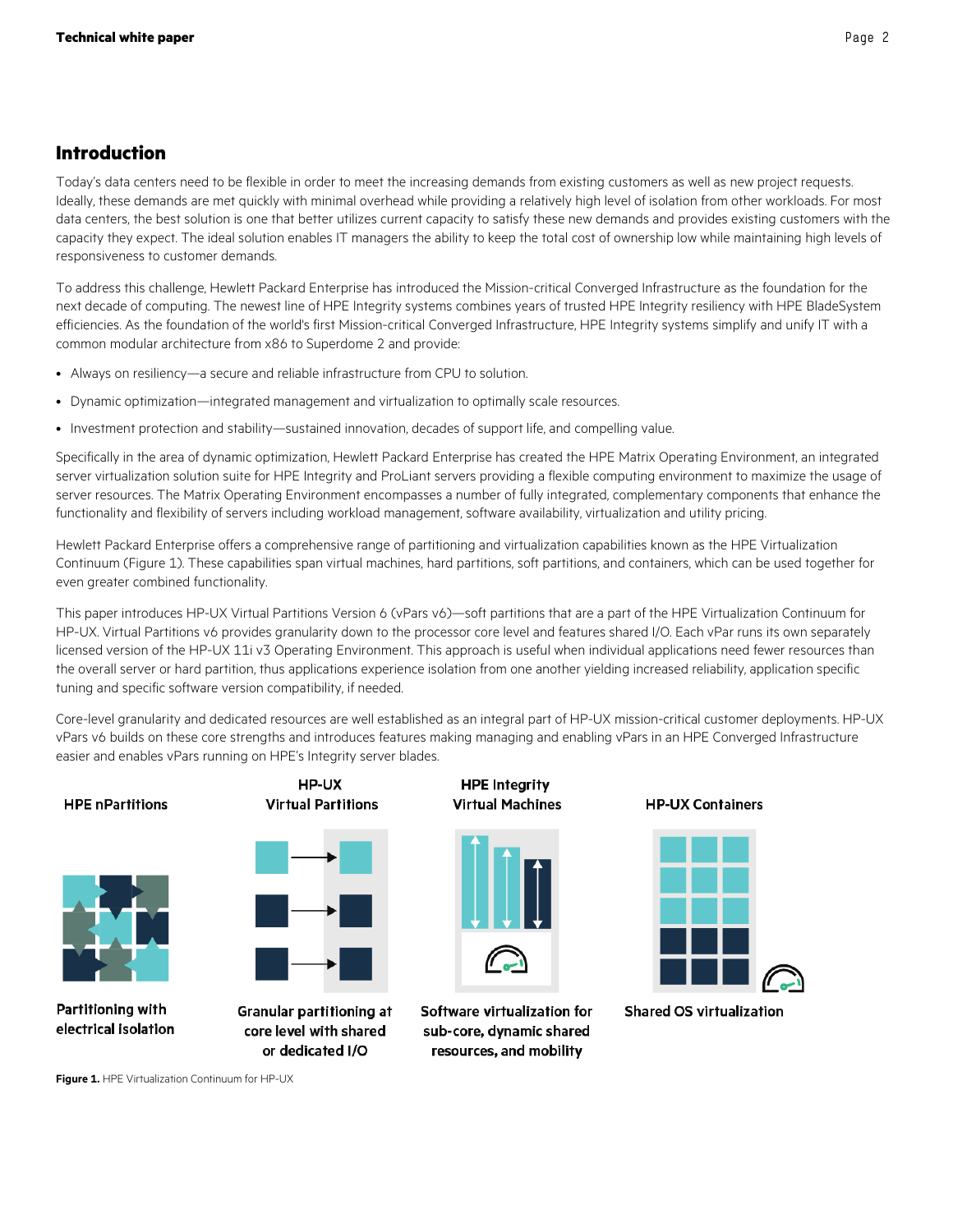## <span id="page-2-0"></span>**What is HP-UX vPars v6?**

HP-UX vPars v6 is a software partitioning solution enabling multiple instances of HP-UX to run simultaneously on a single Integrity server or hard partition. Each virtual partition (vPar) is assigned a subset of hardware and runs a separate instance of HP-UX, and hosts its own set of applications. HP-UX instances are isolated from each other at Operating System (OS) and application levels. This total isolation allows for different software patch levels in each vPar. HP-UX vPars v6 brings vPars functionality to the entire Integrity server blades family.

HP-UX vPars v6 provides a manageability framework that is shared as a common resource for all the vPars v6 running on that server or hard partition in a dedicated HP-UX instance known as the Virtualization Services Platform (VSP). The VSP is used to manage (create, modify, remove, start, stop…) vPars from either a command line interface (CLI) or a graphical user interface (GUI). The Integrity Virtual Server Manager (VSMGR) GUI is accessible from the System Management Homepage (SMH) of the VSP.



Figure 2 shows a high-level view of the HP-UX vPars v6 architecture and how the VSP fits in.

**Figure 2.** HPE Virtualization Continuum for HP-UX

## <span id="page-2-1"></span>**Why use HP-UX vPars v6?**

Most data centers have server hardware that is underutilized. These same data centers are facing increasing demand for new applications that results in an increased demand for servers to satisfy their customers. These seemingly contradictory situations have led CIO's and administrators to the conclusion that they should be able to make better use of the resources they have already deployed. The HP-UX virtualization continuum offers several virtualization and partitioning technologies to help HP-UX customers deploy mission-critical applications in a manner that best aligns to their business goals. HP-UX vPars v6 provides a uniquely pragmatic and effective consolidation solution preserving mission-critical scalability, availability and separation while offering improved manageability and consolidation.

#### <span id="page-2-2"></span>**Increased utilization and scalability**

HP-UX vPars v6 is supported across the entire Integrity server blades family. Virtual partitions can scale up from a single core up to 31 cores, allowing the consolidation of workloads of various sizes. In addition, HP-UX vPars v6 features the ability to dynamically add cores to the vPars increasing the scale to meet growth demands.

#### <span id="page-2-3"></span>**More flexibility and capacity**

HP-UX vPars v6 combined with the Integrity server blades technologies provide a flexible platform for deploying many applications in a cost effective manner. The new Shared I/O functionality combined with N-Port ID Virtualization (NPIV) technology allows for dedicated virtual paths to storage, provide cost effective but highly resilient access methods for various storage solutions.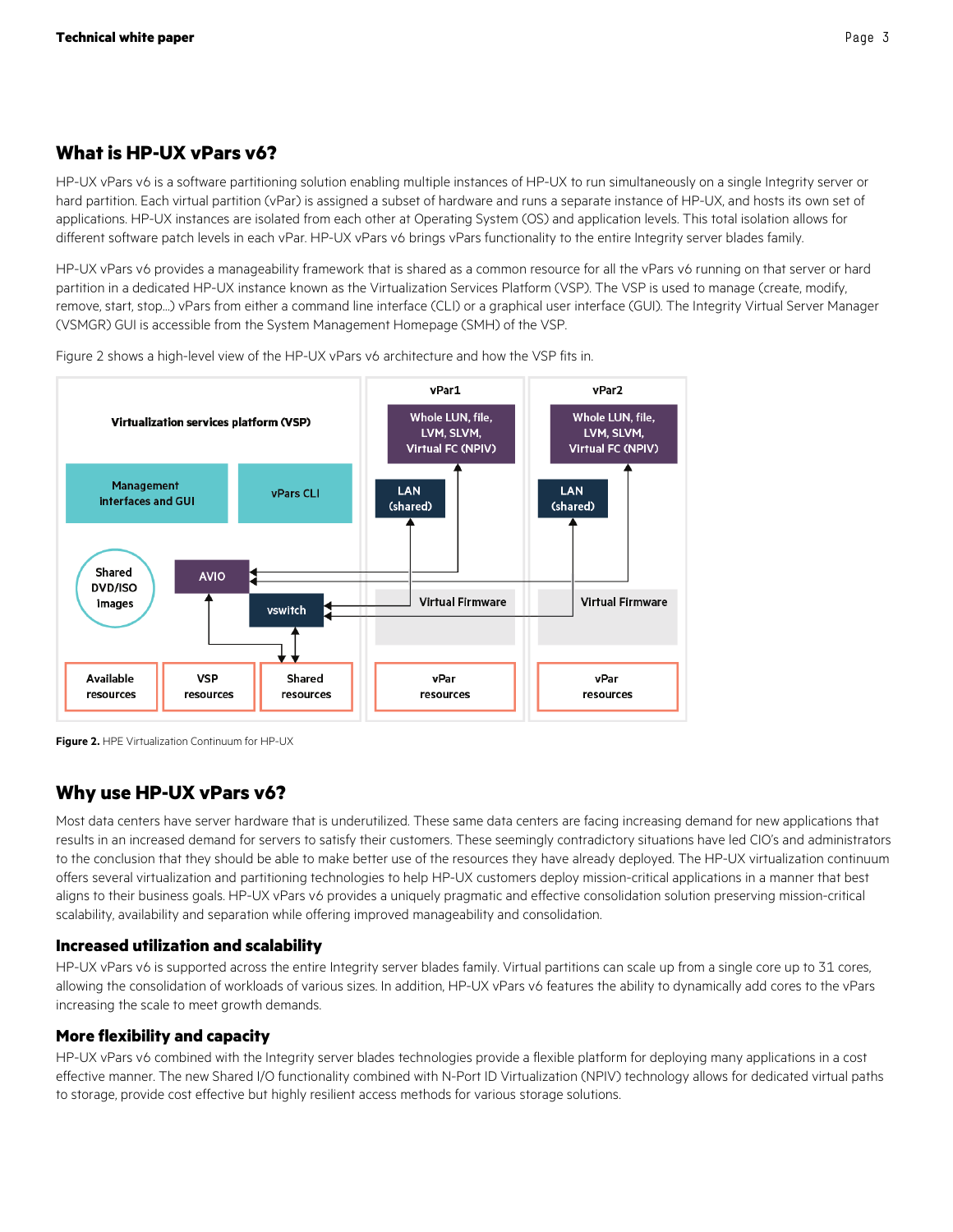#### <span id="page-3-0"></span>**Improved performance and productivity**

HP-UX vPars v6 has a redesigned architecture for I/O operations, dedicated core and memory resources combined to deliver superior performance needed to run mission-critical applications. The online addition and removal of assigned cores performed from the VSP guarantees a high level of flexibility and productivity.

## <span id="page-3-1"></span>**HP-UX Virtual Partitions v6 features**

- Support for many virtual partitions per server, each with their own instance of HP-UX 11i v3 and applications.
- Software fault isolation at operating system and application levels.
- Dedicated CPU cores (single core granularity).
- Dynamic reallocation of physical CPU cores across virtual partitions.
- Dedicated memory.
- vPar operating system fault and security isolation.
- Dedicated virtual iLO Remote Console.
- Shared network and storage I/Os.
- Support of N-Port ID Virtualization (NPIV).
- Command line and graphical user interfaces.
- Serviceguard support.

## <span id="page-3-2"></span>**HP-UX vPars v6 resources**

#### <span id="page-3-3"></span>**CPU and memory**

In HP-UX vPars v6, the VSP utilizes locality information from the server to automatically assign the best available physical CPU cores and memory to a virtual partition. The CPU cores and memory assigned to a virtual partition are dedicated to that partition, and not sharable. The direct access and locality-aware assignment ensure that maximum performance is maintained for applications running in that vPar.

A single virtual partition can be as large as the entire server (cores, memory, and I/O) minus the resources reserved for the VSP. The smallest virtual partition that can be created would be a partition that has a single physical processor core and the minimal amount of memory required to bring up HP-UX.

#### <span id="page-3-4"></span>**I/O**

HP-UX vPars v6 provides an efficient, shared I/O infrastructure that allows the bandwidth of Host Based Adaptors (HBAs) and Network Interfaces Cards (NICs) to be shared among a set of vPars. This increases the utilization and flexibility of the HBA or NIC, preserves performance, and solves the I/O slot limitation issues prevalent in earlier versions of HP-UX vPars. Virtual partitions are assigned virtual NICs that connect to a physical NIC (or an aggregation of physical NICs) through a virtual switch.

In HP-UX vPars v6, the granularity of I/O assignment is flexible and allows multiple vPars to share the bandwidth of a physical connection. In earlier versions of vPars, I/O assignment is at the slot granularity, and all physical connections of a multi-function I/O card are owned by a single vPar.

#### <span id="page-3-5"></span>**Virtual iLO Remote Console**

Each virtual partition provides an HPE standard Integrated Lights-out (iLO) with its own unique IP address that can be securely accessed from the VSP or over the Internet to control all operations of the vPar, including the access to a fully featured Extensible Firmware Infrastructure (EFI) shell. Specific vPars administrators or group of users can be defined and dedicated to manage a single or a group of virtual partitions. This feature guarantees the isolation between vPars from a management prospective.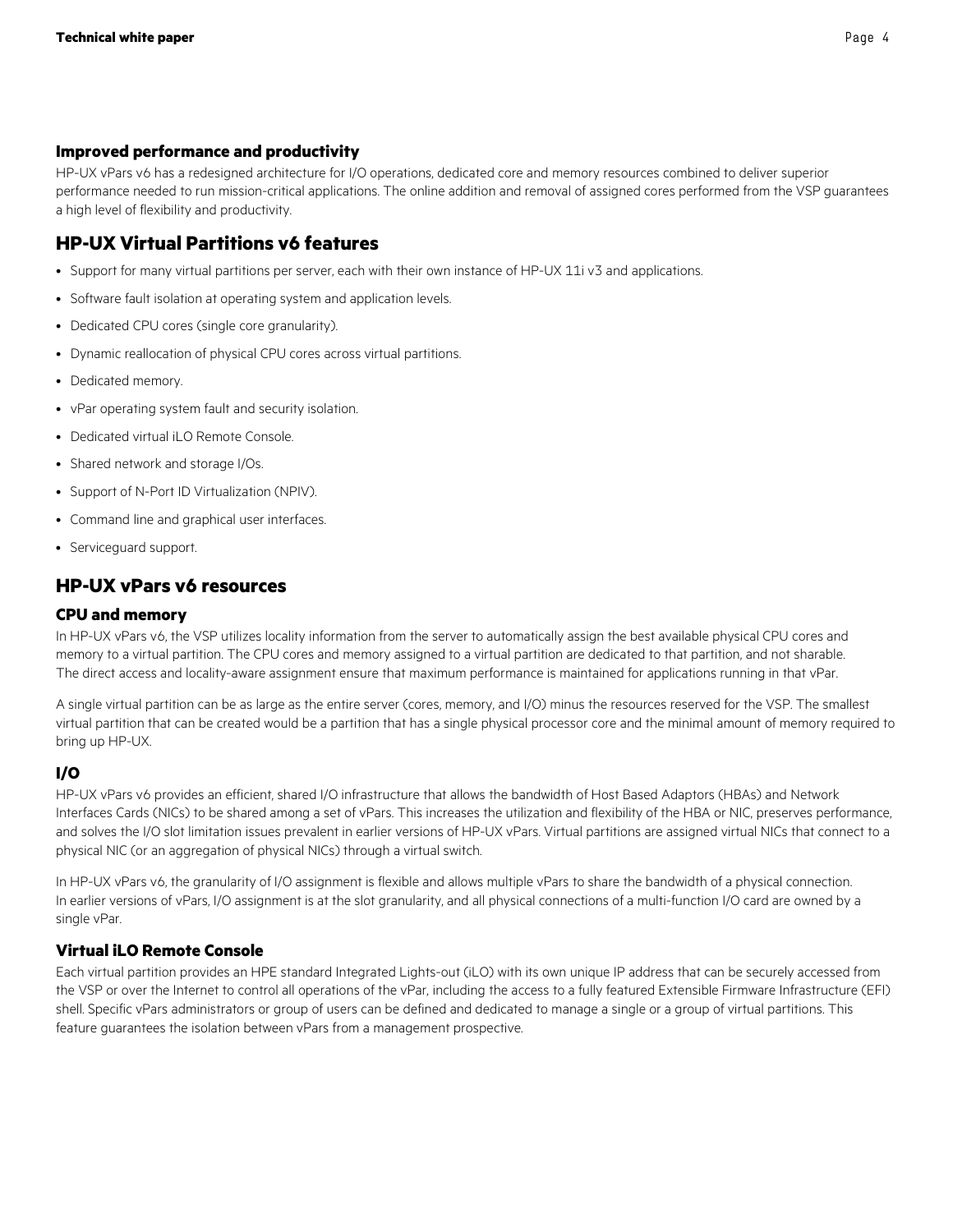## <span id="page-4-0"></span>**Managing HP-UX vPars v6**

The definitions of the vPars characteristics are stored in the VSP, and changes to the vPars configuration are made using a special set of commands that can be issued only from the VSP or from the Virtualization Server Manager running in the System Management Homepage of the VSP. Registered vPar administrators can take control of virtual partitions from the VSP or over the internet, increasing security and isolation between vPars.

#### <span id="page-4-1"></span>**HP-UX vPars v6 commands**

HP-UX vPar v6 commands are available only from the VSP. A summary is as follows:

vparcreate—Create a virtual partition.

vparmodify—Rename a virtual partition or modify the resources of a virtual partition.

vparstatus—Display information about one or more virtual partitions.

vparremove—Remove a virtual partition.

vparboot—Boot a virtual partition.

vparreset—Reset a virtual partition.

vparconsole—Connect to the iLO and the console of a virtual partition.

vparnet—Create and control a vPars virtual network switch.

vparhwmgmt—Manage the virtual partition resource pool dedicated for use by virtual partitions.

#### <span id="page-4-2"></span>**Integrity Virtual Server Manager**

While earlier versions of HP-UX vPars provided limited management capabilities in a graphical user interface, HP-UX vPars v6 features the Integrity Virtual Server Manager (VSMGR), a graphical user interface part of the tools of the SMH of the VSP. The VSMGR reports general information about the VSP and allows the creation, the removal and the modification of the resources assigned to virtual partitions. In addition, it has the ability to create, remove and modify virtual switches and virtual iLO Remote Consoles.

## <span id="page-4-3"></span>**Software licensing**

The vPar license is included in the HP-UX 11i v3 VSE-OE and DC-OE operating environment bundles. Customers who have purchased these OE bundles and maintained them under HPE support contract are granted the right to download and install the new vPars v6 software as part of their right-to-new-version feature of their support contract.

HP-UX vPars v6 can be purchased as a standalone product using the BB068AAE part number. Rights to this software are also available as part of the HP-UX VSE-OE and DC-OE.

#### **Note**

HP-UX vPars v6 will be offered only through the HPE electronic delivery system. Future versions of HP-UX vPars v6 will be offered in both electronic delivery format as well in the HP-UX 11i v3 VSE-OE and DC-OE update media.

Customers who have purchased stand-alone versions of earlier versions of vPars for Superdome 2, sx1000 or sx2000 cell based servers can receive trade-in credit for HP-UX vPars v6 on the Integrity blades using the BB068AAN part number.

For more specific details on trade-in policy, purchases and licensing in your specific area, please contact your local HPE sales representative or authorized HPE partner or reseller.